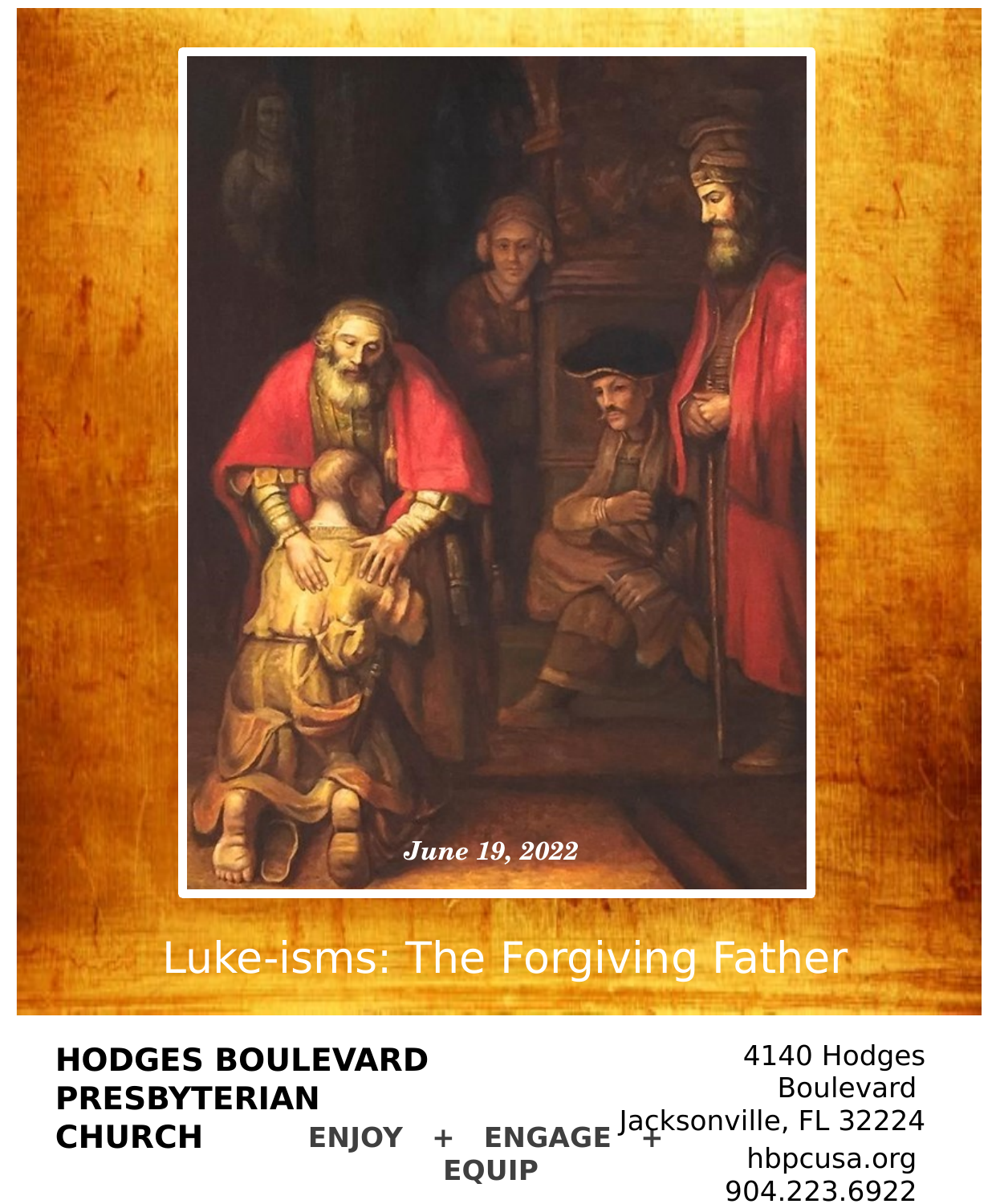# **Order of Worship Father's Day**

**\*SONGS OF PRAISE WELCOME AND ANNOUNCEMENTS** Jonathan Swanson **CHORAL PRAISE OPENING PRAYER \*HYMN OF PRAISE** Come, Thou Fount of Every Blessing#475

**CALL TO CONFESSION** Romans 8:2 Gabriel Blunt For the law of the Spirit of life in Christ Jesus has set you free from the law of sin and death.

### **PRAYER OF CONFESSION**

**Almighty Father, we confess that we have distanced ourselves from you at times. We have sought pleasure in the world and have forgotten your ways. We have not always modeled your parental love for our children and friends. We have turned away from your ways and have abandoned you. Forgive us when we look for someone to blame rather than ways of healing. Guide us back to your family here on earth. In the name of Christ, our Savior, we pray. . .(**moments of silence)

## **ASSURANCE** Psalm 32:5

Then I acknowledged my sin to you, and I did not hide my iniquity; I said, "I will confess my transgressions to the Lord," and you forgave the guilt of my sin.

**\*RESPONSE TO FORGIVENESS**Doxology **\*PASSING THE PEACE** Family of God (Please remain standing and wave to your neighbor)

\*All who are able may

stand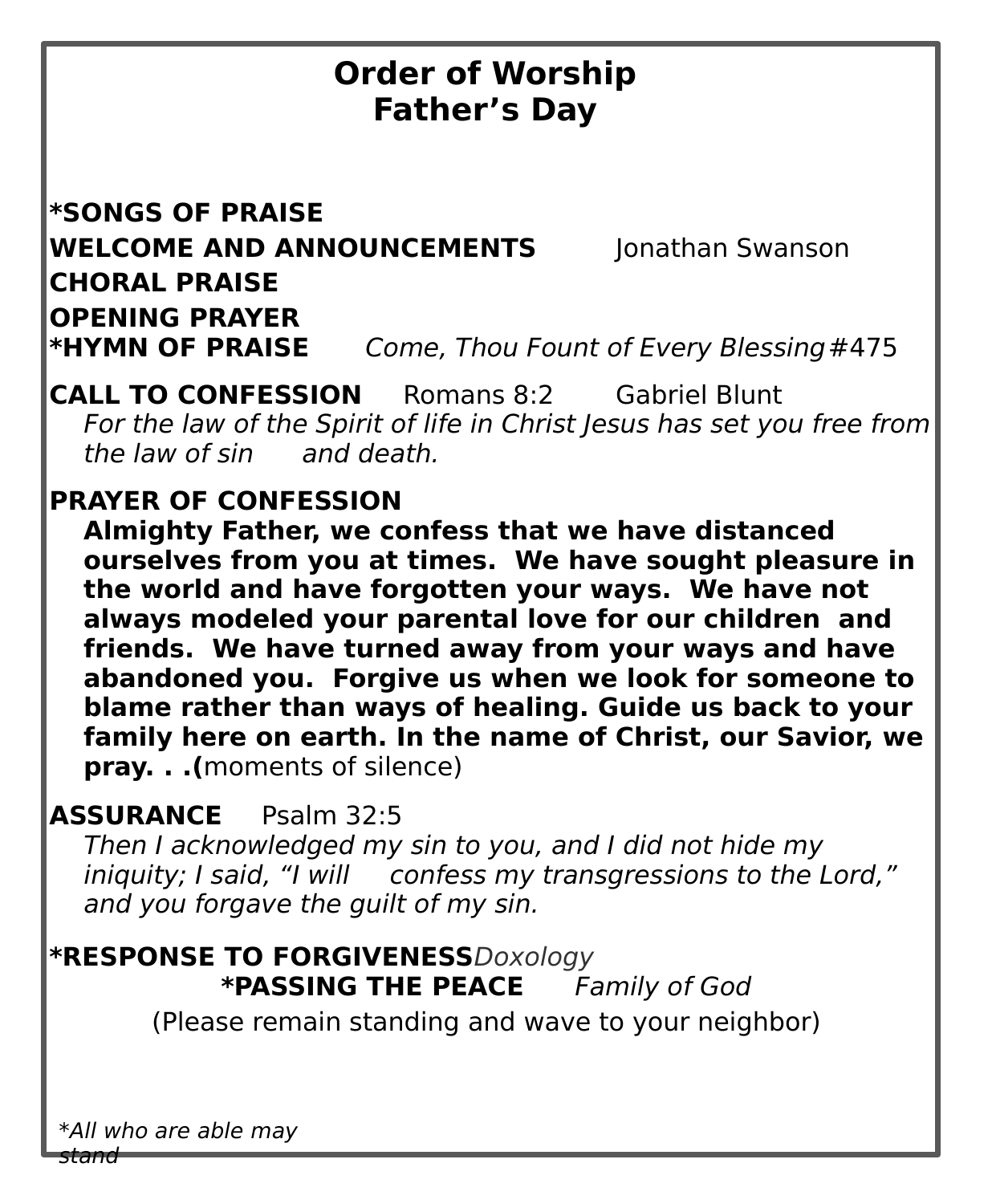# **Order of Worship Father's Day**

**\*SONGS OF PRAISE WELCOME AND ANNOUNCEMENTS** Jonathan Swanson **CHORAL PRAISE OPENING PRAYER \*HYMN OF PRAISE** Come, Thou Fount of Every Blessing#475

**CALL TO CONFESSION** Romans 8:2 Gabriel Blunt For the law of the Spirit of life in Christ Jesus has set you free from the law of sin and death.

#### **PRAYER OF CONFESSION**

**Almighty Father, we confess that we have distanced ourselves from you at times. We have sought pleasure in the world and have forgotten your ways. We have not always modeled your parental love for our children and friends. We have turned away from your ways and have abandoned you. Forgive us when we look for someone to blame rather than ways of healing. Guide us back to your family here on earth. In the name of Christ, our Savior, we pray. . .(**moments of silence)

#### **ASSURANCE** Psalm 32:5

Then I acknowledged my sin to you, and I did not hide my iniquity; I said, "I will confess my transgressions to the Lord," and you forgave the guilt of my sin.

**\*RESPONSE TO FORGIVENESS**Doxology **\*PASSING THE PEACE** Family of God (Please remain standing and wave to your neighbor)